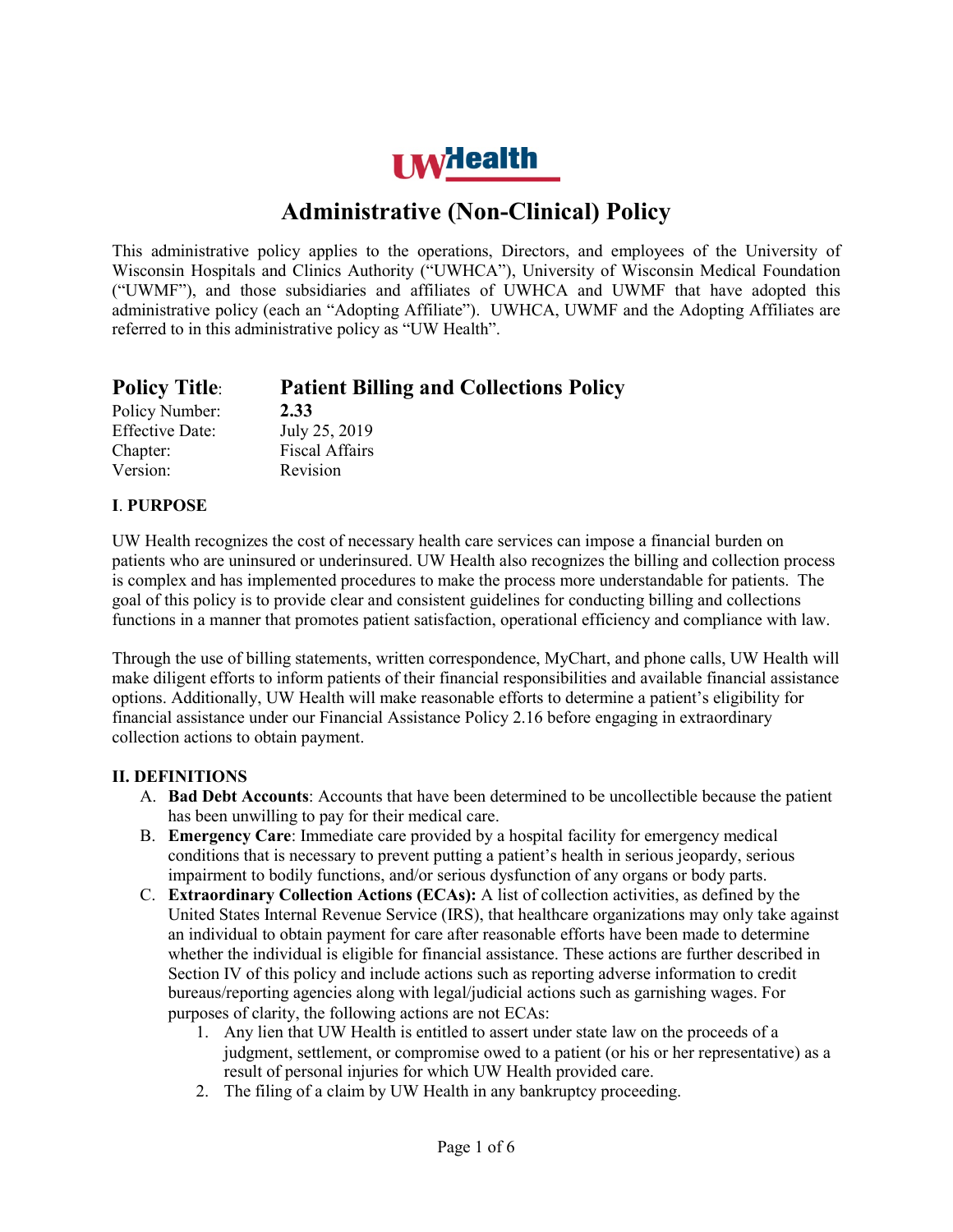- D. **Financial Assistance Policy (FAP):** UW Health's administrative policy that describes UW Health's financial assistance program and meets the requirements of 26 C.F.R.  $\S$  1.501(r) including the criteria patients must meet in order to be eligible for financial assistance as well as the process by which individuals may apply for financial assistance.
- E. **Federal Poverty Guidelines (FPG):** A federal poverty measure issued each year in the *Federal Register* by the Department of Health and Human Services (HHS). These guidelines are a simplification of the poverty thresholds used for administrative purposes in determining financial eligibility for UW Health's FAP as well as certain federal and state programs.
- F. **Gross Charges:** The full, established price for medical care that UW Health consistently and uniformly charges patients before applying any discounts, contractual allowances, or deductions.
- G. **Medically Necessary:** Those services required to identify or treat an illness or injury that is either diagnosed or reasonably suspected to be necessary, taking into account the most appropriate level of care.
	- 1. Depending on a patient's medical condition, the most appropriate setting for the provision of care may be a home, a physician's office, an outpatient facility, or a longterm care, rehabilitation or hospital bed. In order to be medically necessary, a service must:
		- a. Be required to treat an illness or injury;
		- b. Be consistent with the diagnosis and treatment of the patient's conditions;
		- c. Be in accordance with the standards of good medical practice; and
		- d. Be that level of care most appropriate for the patient as determined by the patient's medical condition and not the patient's financial or family situation.
	- 2. The term "medically necessary" does not include services provided for the convenience of the patient or the patient's physician, or elective health care. For purposes of this policy, UW Health reserves the right to determine, on a case-by-case basis, whether the care and services provided to a patient meet the definition and standard of "medically necessary" for the purpose of eligibility for financial assistance.
- H. **Medically Urgent:** Patient has an acute injury or illness that poses and immediate risk to the person's life, limb, or sight. Care cannot be delayed, or patient safety would be compromised.
- I. **Patient:** For purposes of this policy, patient will be defined as person responsible for the payment of the bills which sometimes will be the guarantor of the account.
- J. **Reasonable Efforts**: The actions UW Health takes to determine whether a patient is eligible for financial assistance under UW Health's FAP before engaging in extraordinary collection actions. Reasonable efforts may include making presumptive determinations of eligibility for full or partial assistance, as well as providing individuals with written and oral notifications about the FAP and application processes, consistent with this policy.
- K. **Third Party Payers -** Any party issuing payment on behalf of a patient to include but not limited to: insurance companies, Workers' Compensation, governmental plans such as Medicare and Medicaid, State/Federal Agency plans, Victim's Assistance, etc., or third-party liability resulting from automobile or other accidents.
- L. **Underinsured:** Insured patients whose out-of-pocket medical costs exceed their ability to pay.
- M. **Uninsured:** Patients with no insurance or third-party assistance to help resolve their financial liability to healthcare providers for a particular service.

#### **III. POLICY ELEMENTS**

This policy describes the billing, payment and collection processes applicable to services provided to UW Health patients. After patients have received services, it is UW Health's goal to bill patients and applicable payers accurately and in a timely manner. During this billing and collections process, UW Health staff and its agents will provide quality customer service and timely follow-up. Consistent with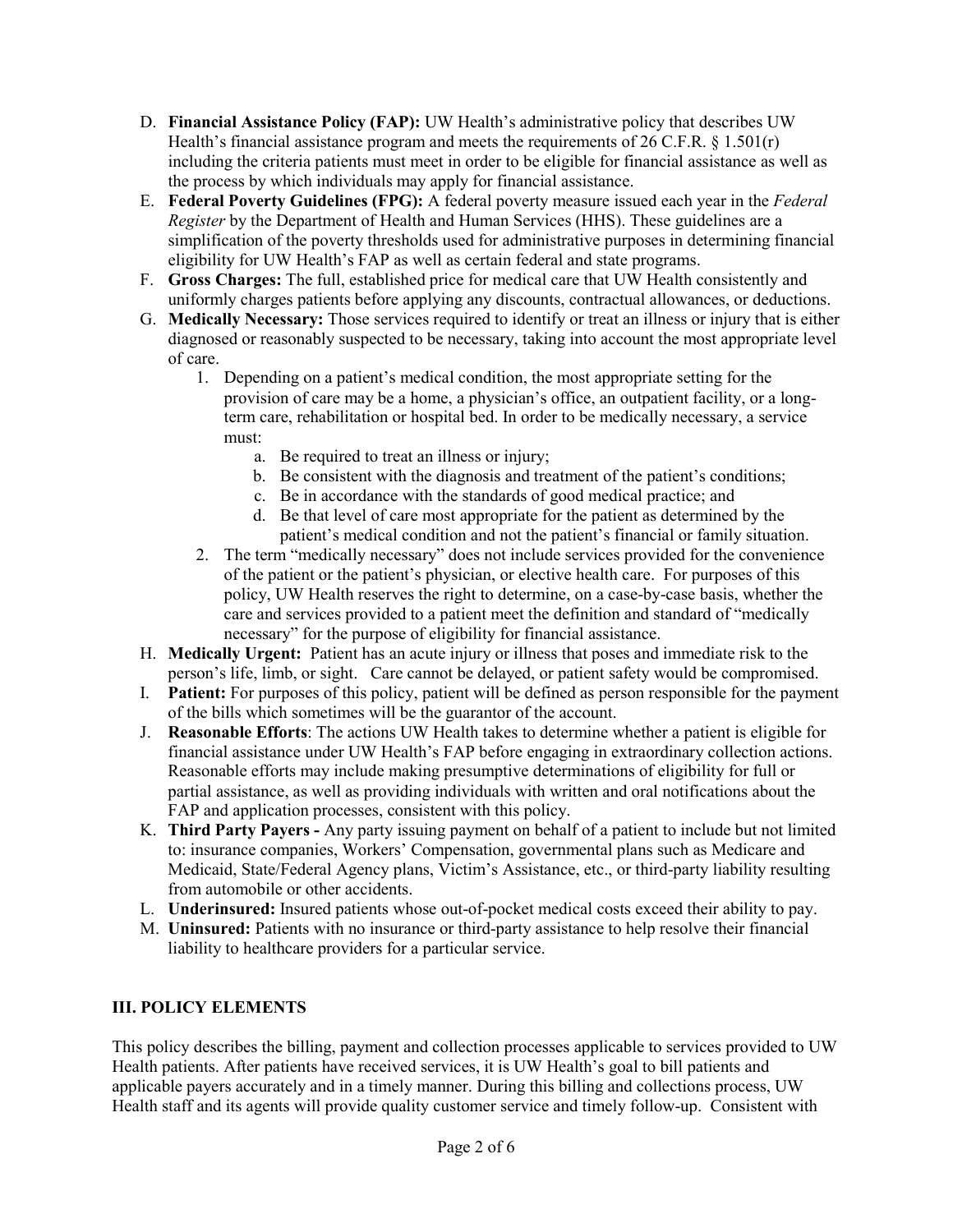these commitments, UW Health acts in accordance with this billing and collection policy to comply with (a) the Centers for Medicare & Medicaid Services Medicare Bad Debt Requirements (42 CFR § 413.89), (b) the Medicare Provider Reimbursement Manual (Part I, Chapter 3), (c) the Internal Revenue Code Section 501 (r), and (d) other applicable law. From time to time UW Health may make exceptions to this policy as deemed appropriate by the UW Health Vice President of Revenue Cycle (in consultation with the UW Health Chief Financial Officer).

### **IV. PROCEDURE**

#### A. **Patient Billing Practices**

- 1. All patients will be billed for any balances after insurance and will receive a statement as part of the organization's normal billing process. Patients may request an itemized statement for their accounts at any time.
- 2. UW Health will identify patients eligible for its FAP, and will bill patients at the discounted rate in which they have qualified for the program.
- 3. For insured patients, UW Health will bill applicable third-party payers based on information provided by or verified by the patient. Insured patients will be billed for their respective liability amounts as determined by the third-party payer and/or UW Health.
- 4. UW Health may approve payment plan arrangements for patients who indicate they may have difficulty paying their balance in a single installment. UW Health is not required to accept patient-initiated payment arrangements and may refer accounts to a collection agency as outlined below if the patient is unwilling to make acceptable payments or has defaulted on an established payment plan.
- 5. UW Health may provide any written notice or communication described in this policy electronically to any patient. All patients will receive mailed written communication prior to any ECAs.

#### B. **Collections Practices**

- 1. UW Health will provide reasonable options for patients who are making a good faith effort to pay their bills. However, UW Health expects patients to pay the amounts due for health care services provided, and will pursue collections when necessary. In compliance with relevant state and federal laws, and in accordance with the provisions outlined in this policy, UW Health may engage in collection activities—including ECAs—to collect outstanding patient balances. UW Health may:
	- a. Initiate general collection activities, such as statements, letters and/or follow-up calls.
	- b. Refer patient balances to a third party for collection at the discretion of UW Health. UW Health will maintain ownership of any debt referred to debt collection agencies. Patient accounts will be referred for collection under the following circumstances:
		- i. There is a reasonable basis to believe the patient owes the debt.
		- ii. Known third-party payers have been properly billed, and the remaining debt is the financial responsibility of the patient.
	- c. Prevent a patient who has outstanding balances in bad debt from scheduling nonurgent or non-emergent services unless prepayment for these future services has been obtained.
- 2. UW Health will not:
	- a. Refer a balance for collection while a claim on the account is still pending payer payment. However, UW Health will attempt to resolve the balance with the thirdparty payor and engage patients in their account resolution as needed. However, after exhausting reasonable efforts, (e.g. appeals, payor outreach, state and federal agencies, etc) UW Health may assign financial liability for any outstanding third-party balances to the patient.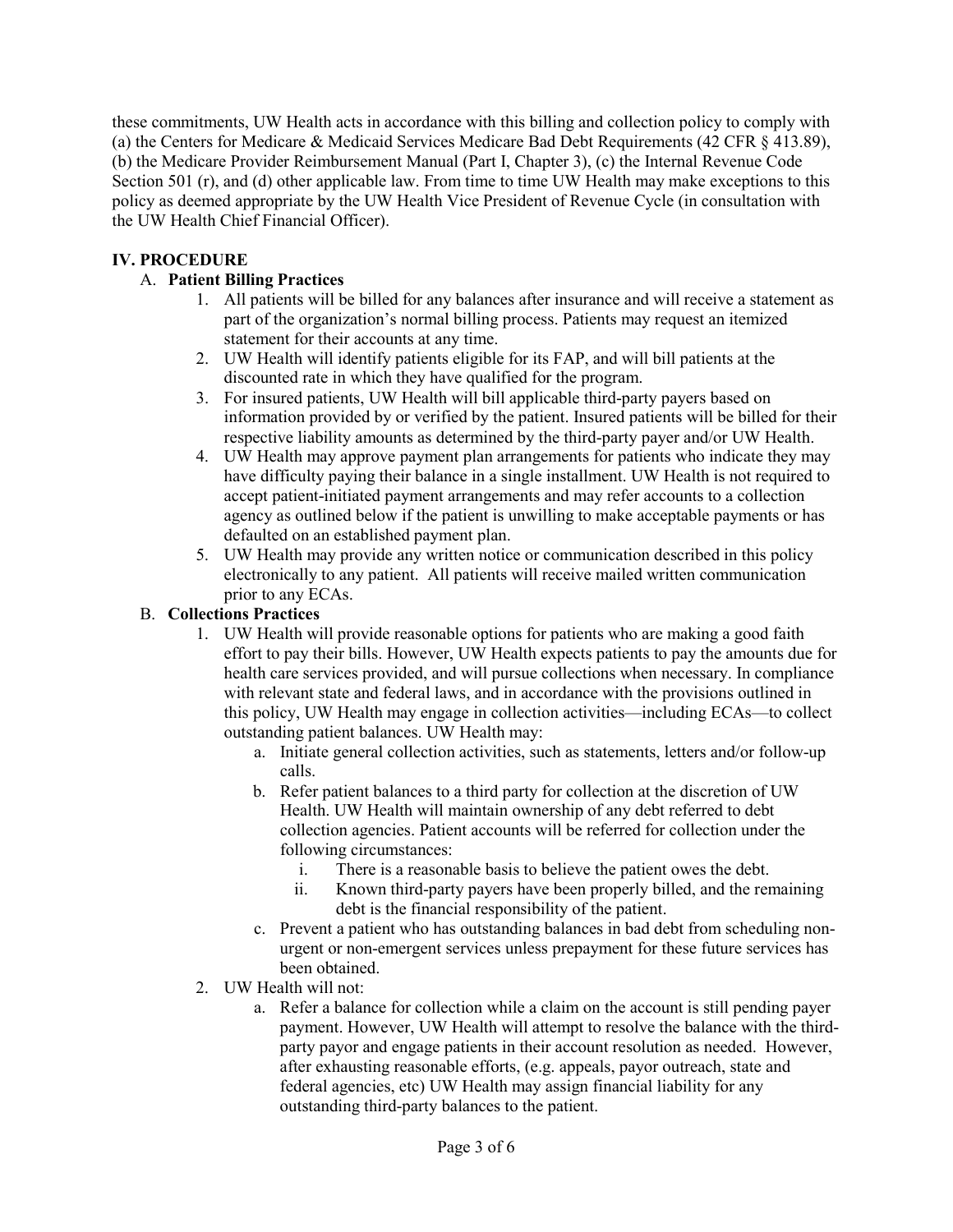- b. Knowingly refer accounts for collection due to a UW Health error.
- c. Refer accounts for collection when the patient has a pending application for financial assistance or other UW Health-sponsored program provided the patient has complied with the timeline and information requests described in the application process.
- 3. Payment is expected in accordance with UW Health's Payment Collections Policy 2.39 UW Health's intent is to collect all forseen patient financial liabilities prior to the services being rendered or to proactively identify patients who need to set-up payment arrangements or need financial assistance to meet these financial obligations. This includes payment of co-pays, and co-insurance, and/or deductibles before or at the time of service UW Health may also require full payment prior to rendering services from selfpay patients, insured patients, seeking care outside of their network and without prior authorization, or other cases outlined in Policy 2.39
	- a. UW Health accepts cash, checks, and credit or debit cards as forms of payment.
	- b. Payment in full of the account balance is due 21 days after receiving the first bill.
	- c. Payment plans may be arranged if a patient cannot pay in full. Arrangements longer than 12 months may require submission of a Financial Assistance application for consideration.
	- d. If a patient check is returned to UW Health for insufficient funds, a returned check fee will be applied to the outstanding balance.
- 4. UW Health will not engage in ECAs against a patient to obtain payment for care until making reasonable efforts to make the patient aware of the availability of financial assistance and the process for applying for financial assistance. Once reasonable efforts have been exhausted, ECAs taken by UW Health or a third party agency against a patient related to obtaining payment of a bill for care covered under UW Health's FAP may include:
	- a. Reporting unpaid accounts to consumer credit reporting agencies or credit bureaus.
	- b. Actions that require a legal or judicial process, including but not limited to:
		- i. Filing judicial or legal action;
		- ii. Commencing a civil action against a patient;
		- iii. Garnishing of wages; and
		- iv. Obtaining judgment liens and executing upon such judgement liens using lawful means of collection.
	- c. Preventing a patient who has outstanding balances in bad debt from scheduling non-urgent or non-emergent services unless prepayment for these future service has been obtained.
- 5. UW Health may begin ECAs at least 120 days after providing the first post-discharge billing statement to a patient. In addition, UW Health shall do the following at least 30 days before initiating ECAs:
	- a. Provide the patient with a written notice (ECA Notice) indicating the availability of financial assistance, listing potential ECAs that may be taken to obtain payment for care, and giving a deadline after which ECAs may be initiated.
	- b. Provide a plain-language summary of the FAP to the patient.
	- c. Attempt to notify the patient orally about their balances, make payment arrangements and/or discuss the FAP and how he or she may obtain assistance with the application process.
- 6. If a patient's eligibility for financial assistance is undetermined, then UW Health will refrain from initiating ECAs for at least 120 days from the date of the patient's first post discharge billing statement, and no earlier than the deadline provided to the patient in the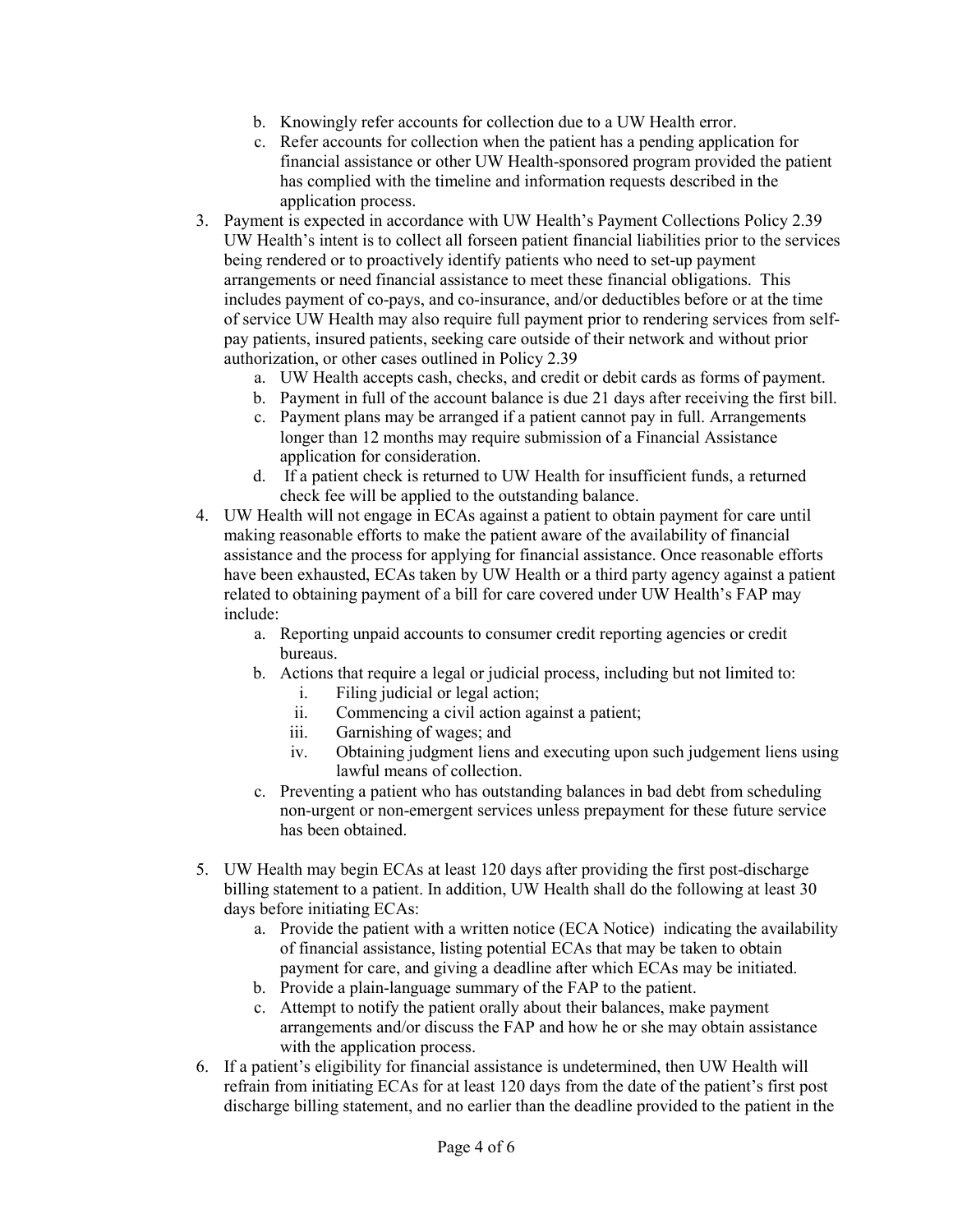ECA Notice. In addition:

- a. If a patient submits a complete financial assistance application at any time within the FAP application period, then UW Health or its debt collection agency must suspend any ECAs, determine the patient's eligibility for financial assistance, and notify the patient whether financial assistance is available.
	- i. If the patient is eligible for financial assistance but not eligible for free care, then UW Health must provide the patient with a statement indicating the amount that the patient owes.
	- ii. If the patient is eligible for financial assistance, UW Health will reverse any previously taken ECAs, and refund any amount on any open accounts that he or she has paid for care over and above the approved discount within the past 8 months, unless amount is less than \$5.
- b. If the patient submits an incomplete FAP within the application period, UW Health will notify the patient the application is incomplete and suspend any ECAs for 30 days until the patient completes the financial assistance application, returns any outstanding documents and UW Health determines that the patient is eligible. If the application remains incomplete after 30 days from the date of notification UW Health may initiate ECAs.
- 7. For patients who have had multiple episodes of care, UW Health may satisfy the notification requirements under this policy simultaneously. If UW Health aggregates a patient's outstanding bills for multiple episodes of care, it may not initiate the ECA(s) until after the application period for the most recent episode of care.
- 8. In addition, UW Health will have made reasonable efforts to determine whether an individual is FAP eligible for care if upon receiving a complete FAP application from an individual who the hospital believes may qualify for Medicaid, the hospital postpones determining whether the individual is FAP eligible for care until the individual's Medicaid application has been completed, submitted and a determination as to the individual's Medicaid eligibility has been made.
- 9. If a patient has any outstanding balances, in bad debt, for previously provided care, UW Health may engage in the ECA of deferring care or requiring prepayment before providing additional medically necessary (but non-emergent) care only when:
	- a. UW Health makes a reasonable effort (as described above) to notify the individual both orally and in writing about the financial assistance policy and explains how to receive assistance with the application process.
	- b. UW Health processes on an expedited basis any FAP applications for previous care received within the stated deadline.

#### C. **Financial Assistance**

1. Patients with incomes up to and including 500% of the FPL may be eligible for higher discounts through the UW Health FAP. See separate Financial Assistance Policy 2.16 for additional information.

#### D. **Customer Service**

- 1. The UW Health Revenue Cycle staff seeks to provide the highest quality service to our customers. It is important that UW Health customers see us as an organization that is friendly, knowledgeable, flexible, and reliable. UW Health Revenue Cycle tries to listen to, anticipate, recognize, and satisfy UW Health's customer's needs, with the goal of improving collections while demonstrating commitment to Patient- and Family-Centered Care through respect, knowledge, responsiveness, and courtesy.
- 2. Staff will make best efforts to respond to and document patient inquiries according to these service standards:
	- a. Correspondence Follow-up within 3 business days from receipt of correspondence